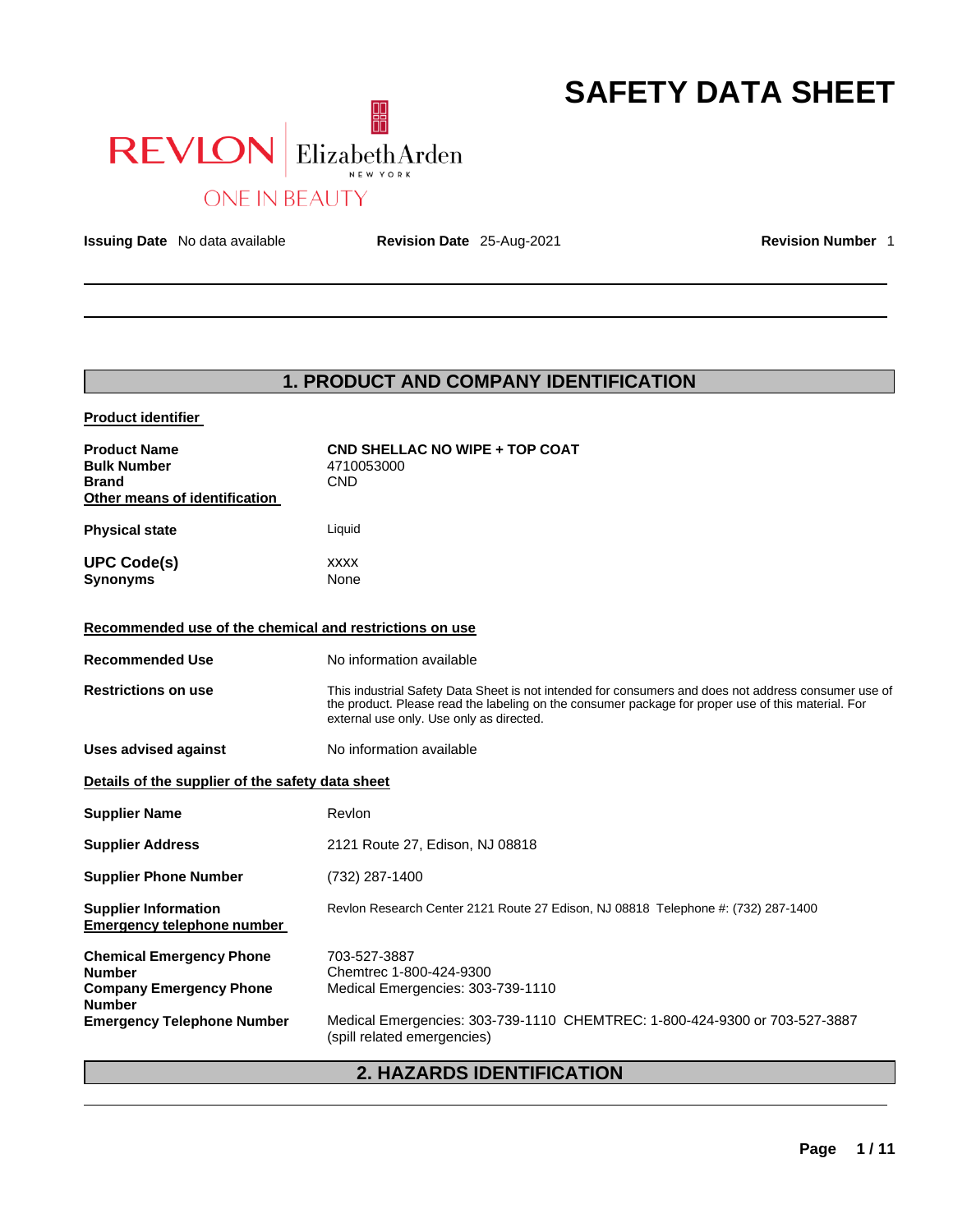### **Classification**

This chemical is considered hazardous by the 2012 OSHA Hazard Communication Standard (29 CFR 1910.1200).

| Acute toxicity<br>(Vapors)<br>Inhalation | Category<br>് |
|------------------------------------------|---------------|
| <b>Skin</b><br>⊧sensitization            | ∵ategorvٽ     |
| <b>Flammable Liquids</b>                 | Category<br>് |

### **GHS Label elements, including precautionary statements**

|                                                                                                                              |               | <b>Emergency Overview</b>                                                                     |                                      |
|------------------------------------------------------------------------------------------------------------------------------|---------------|-----------------------------------------------------------------------------------------------|--------------------------------------|
| Signal word                                                                                                                  | <b>Danger</b> |                                                                                               |                                      |
| <b>Hazard statements</b><br>Toxic if inhaled<br>May cause an allergic skin reaction<br>Flammable liquid and vapor            |               |                                                                                               |                                      |
|                                                                                                                              |               |                                                                                               |                                      |
| Appearance No information available                                                                                          |               | <b>Physical state</b> Liquid                                                                  | <b>Odor</b> No information available |
| <b>Precautionary Statements - Prevention</b>                                                                                 |               |                                                                                               |                                      |
| Obtain special instructions before use                                                                                       |               |                                                                                               |                                      |
| Do not handle until all safety precautions have been read and understood                                                     |               |                                                                                               |                                      |
| Wear protective gloves/protective clothing/eye protection/face protection<br>Avoid breathing dust/fume/gas/mist/vapors/spray |               |                                                                                               |                                      |
| Use only outdoors or in a well-ventilated area                                                                               |               |                                                                                               |                                      |
| Contaminated work clothing must not be allowed out of the workplace                                                          |               |                                                                                               |                                      |
|                                                                                                                              |               | Keep away from heat, hot surfaces, sparks, open flames and other ignition sources. No smoking |                                      |
| Keep container tightly closed                                                                                                |               |                                                                                               |                                      |
| Ground/bond container and receiving equipment                                                                                |               |                                                                                               |                                      |
| Use explosion-proof electrical/ventilating/lighting/equipment                                                                |               |                                                                                               |                                      |
| Use only non-sparking tools                                                                                                  |               |                                                                                               |                                      |
| Take precautionary measures against static discharge                                                                         |               |                                                                                               |                                      |
| Keep cool                                                                                                                    |               |                                                                                               |                                      |

**Precautionary Statements - Response** IF exposed or concerned: Get medical advice/attention Specific treatment (see supplemental first aid instructions on this label)

### **Skin**

IF ON SKIN: Wash with plenty of water and soap If skin irritation or rash occurs: Get medical advice/attention Wash contaminated clothing before reuse

### **Inhalation**

IF INHALED: Remove person to fresh air and keep comfortable for breathing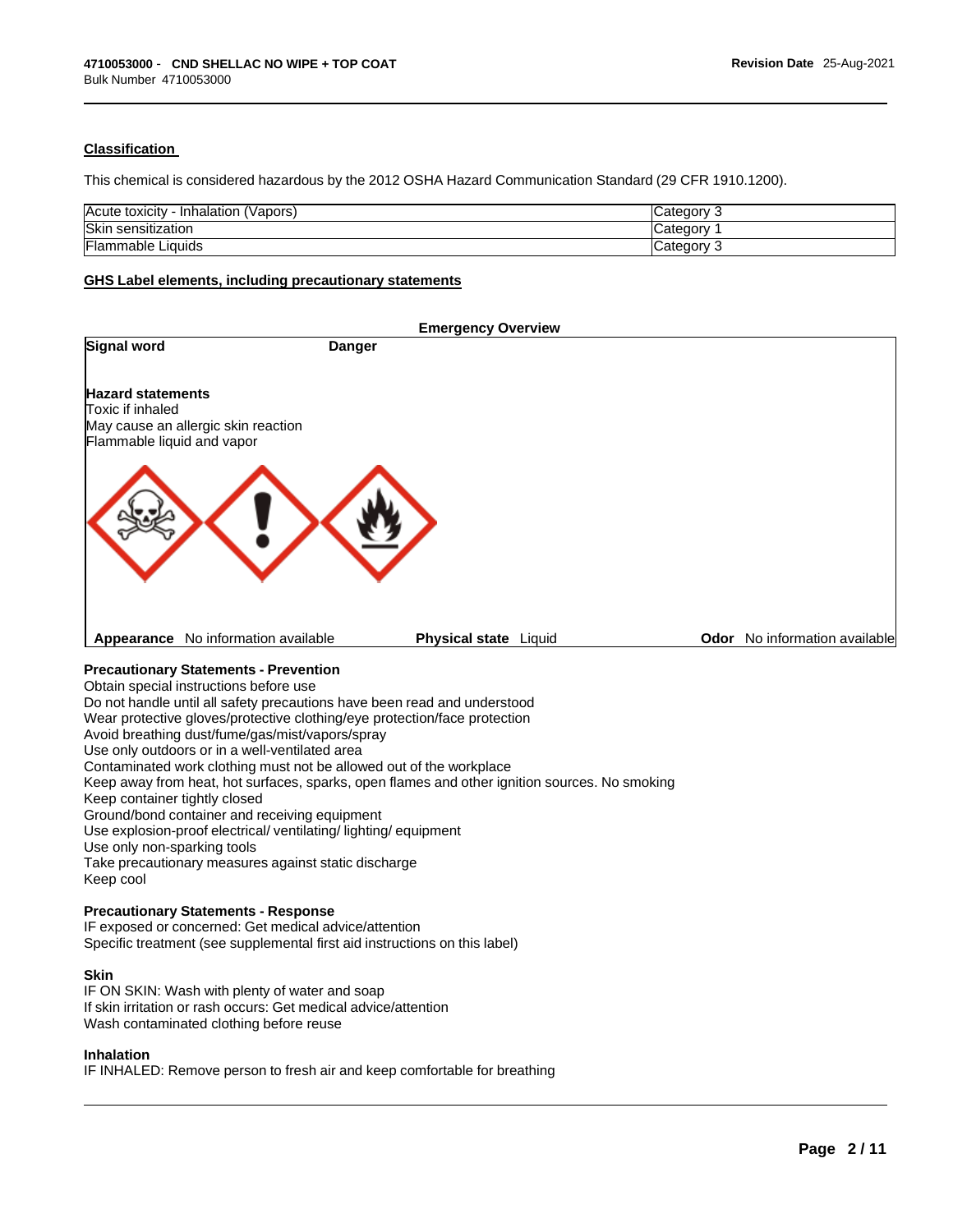### Call a POISON CENTER or doctor

### **Fire**

In case of fire: Use CO2, dry chemical, or foam to extinguish

### **Precautionary Statements - Storage**

Store in a well-ventilated place. Keep container tightly closed

### **Precautionary Statements - Disposal**

Dispose of contents/container to an approved waste disposal plant

#### **Hazards not otherwise classified (HNOC)**

Not applicable

### **Other information**

Harmful to aquatic life with long lasting effects Toxic to aquatic life

### **Interactions with Other Chemicals**

No information available.

### **3. COMPOSITION/INFORMATION ON INGREDIENTS**

| <b>Chemical name</b>                       | <b>CAS-No</b> | Weight-% | Trade Secret |
|--------------------------------------------|---------------|----------|--------------|
| Ethyl acetate                              | 141-78-6      |          |              |
| Butyl acetate                              | 123-86-4      | <σ       |              |
| Trimethylbenzoyl Diphenylphosphine Oxide   | 75980-60-8    |          |              |
| Bis-Trimethylbenzoyl Phenylphosphine Oxide | 162881-26-7   |          |              |
| <b>BHT</b>                                 | 128-37-0      |          |              |

\*The exact percentage (concentration) of composition has been withheld as a trade secret

### **4. FIRST AID MEASURES**

### **First aid measures**

| Eye contact         | Rinse thoroughly with plenty of water for at least 15 minutes, lifting lower and upper eyelids.<br>Consult a physician. |
|---------------------|-------------------------------------------------------------------------------------------------------------------------|
| <b>Skin contact</b> | Wash skin with soap and water.                                                                                          |
| <b>Inhalation</b>   | Remove to fresh air.                                                                                                    |
| Ingestion           | Rinse mouth immediately and drink plenty of water.                                                                      |

#### **Most important symptoms and effects, both acute and delayed**

**Most Important Symptoms and** No information available.

**Effects**

### **Indication of any immediate medical attention and special treatment needed**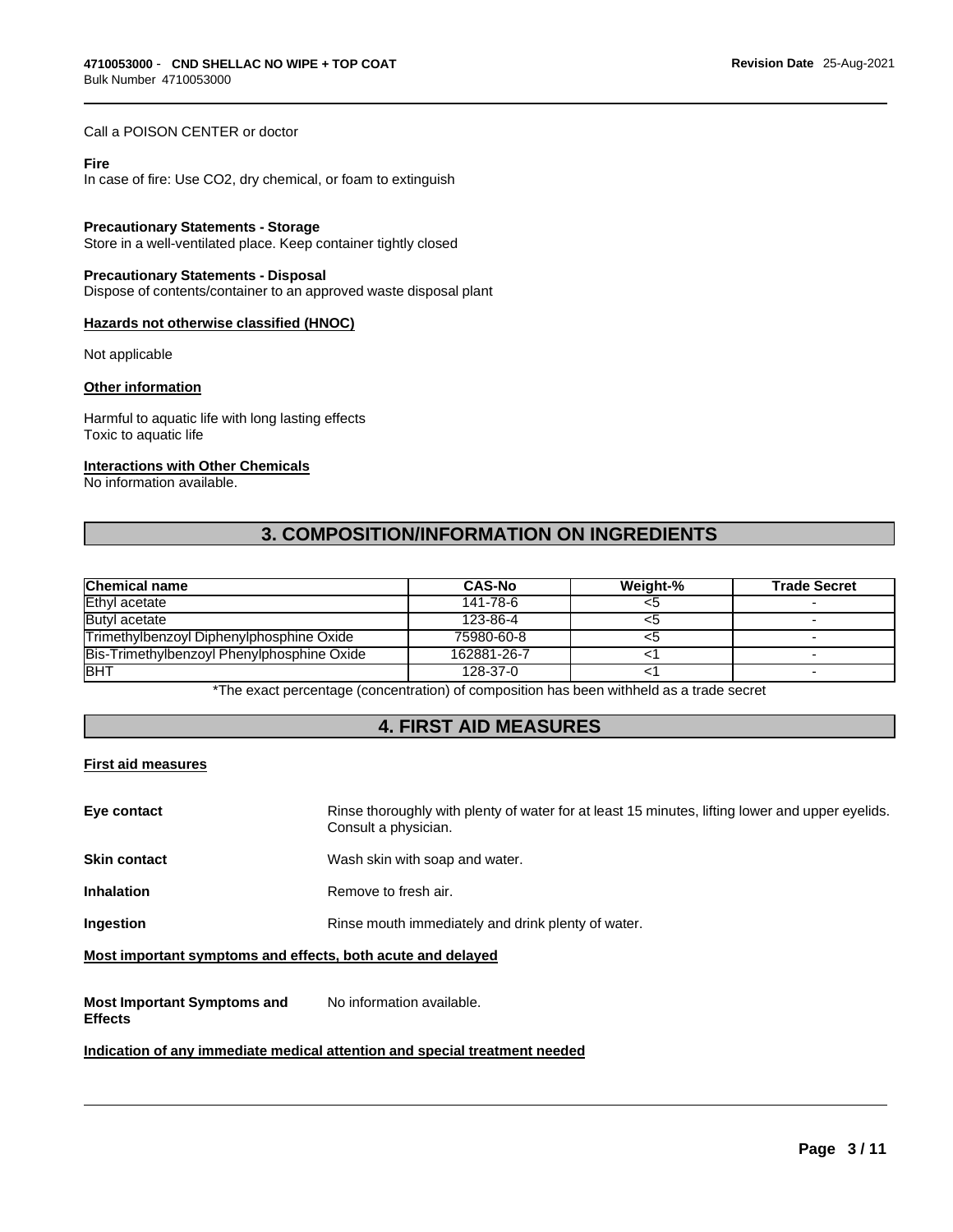**Notes to Physician** Treat symptomatically.

### **5. FIRE-FIGHTING MEASURES**

### **Suitable Extinguishing Media**

Use extinguishing measures that are appropriate to local circumstances and the surrounding environment.

#### **Unsuitable extinguishing media**

CAUTION: Use of water spray when fighting fire may be inefficient.

### **Specific hazards arising from the chemical**

No information available.

#### **Explosion Data Sensitivity to Mechanical Impact** None.

**Sensitivity to Static Discharge** None.

### **Protective equipment and precautions for firefighters**

As in any fire, wear self-contained breathing apparatus pressure-demand, MSHA/NIOSH (approved or equivalent) and full protective gear.

### **6. ACCIDENTAL RELEASE MEASURES**

### **Personal precautions, protective equipment and emergency procedures**

| <b>Personal precautions</b>                          | Take precautionary measures against static discharges. Use personal protective equipment<br>as required. Avoid contact with skin, eyes or clothing. Ensure adequate ventilation. Remove<br>all sources of ignition. See section 8 for more information. Do not breathe vapor or mist.<br>Avoid breathing vapors or mists. Avoid breathing dust/fume/gas/mist/vapors/spray. |
|------------------------------------------------------|----------------------------------------------------------------------------------------------------------------------------------------------------------------------------------------------------------------------------------------------------------------------------------------------------------------------------------------------------------------------------|
| <b>Environmental precautions</b>                     |                                                                                                                                                                                                                                                                                                                                                                            |
| <b>Environmental precautions</b>                     | Local authorities should be advised if significant spillages cannot be contained. Do not flush<br>into surface water or sanitary sewer system.                                                                                                                                                                                                                             |
| Methods and material for containment and cleaning up |                                                                                                                                                                                                                                                                                                                                                                            |
| <b>Methods for containment</b>                       | Prevent further leakage or spillage if safe to do so.                                                                                                                                                                                                                                                                                                                      |
| Methods for cleaning up                              | Prevent product from entering drains. Take precautionary measures against static<br>discharges. Keep in suitable, closed containers for disposal. Take up with sand, earth or<br>other non-combustible absorbent material. Use personal protective equipment as required.                                                                                                  |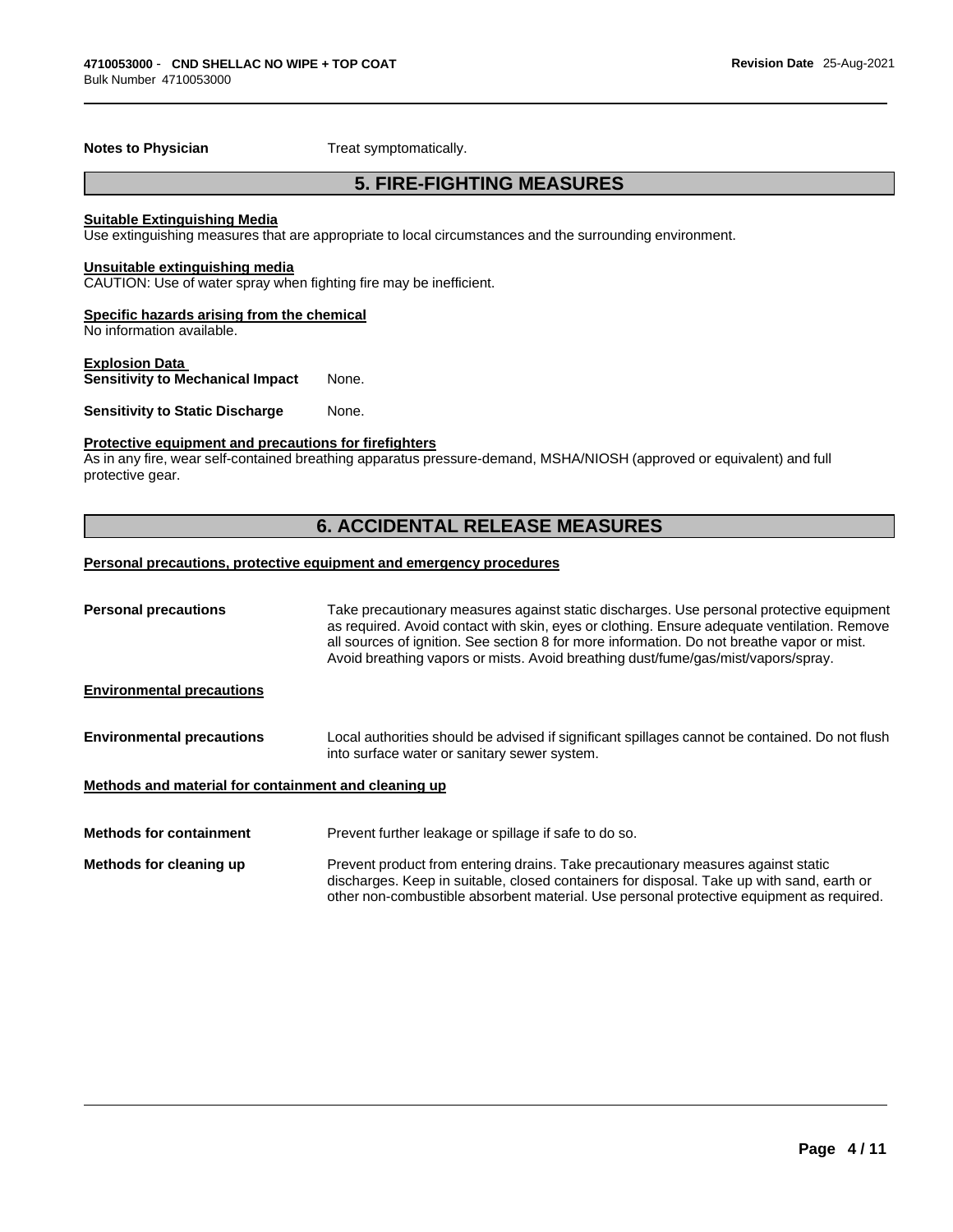### **7. HANDLING AND STORAGE**

### **Precautions for safe handling**

| <b>Handling</b>              | Handle in accordance with good industrial hygiene and safety practice. Keep away from<br>open flames, hot surfaces and sources of ignition. Take precautionary measures against<br>static discharges. Do not breathe vapor or mist. Ensure adequate ventilation. Remove all<br>sources of ignition. Avoid contact with eyes. Refer to Section 8. |
|------------------------------|--------------------------------------------------------------------------------------------------------------------------------------------------------------------------------------------------------------------------------------------------------------------------------------------------------------------------------------------------|
|                              | Conditions for safe storage, including any incompatibilities                                                                                                                                                                                                                                                                                     |
| <b>Storage</b>               | Keep container tightly closed in a dry and well-ventilated place. Keep away from open<br>flames, hot surfaces and sources of ignition. Keep in properly labeled containers.                                                                                                                                                                      |
| <b>Incompatible Products</b> | Alkaline earth metals. Strong oxidizing agents, strong acids, and strong bases.                                                                                                                                                                                                                                                                  |

### **8. EXPOSURE CONTROLS/PERSONAL PROTECTION**

### **Control parameters**

**Exposure Guidelines** This product, as supplied, does not contain any hazardous materials with occupational exposure limits established by the region specific regulatory bodies

| <b>Chemical name</b>      | <b>ACGIH TLV</b>                                        | <b>OSHA PEL</b>                                                                                                                                                                  | <b>NIOSH IDLH</b>                                                                                                   |
|---------------------------|---------------------------------------------------------|----------------------------------------------------------------------------------------------------------------------------------------------------------------------------------|---------------------------------------------------------------------------------------------------------------------|
| Ethyl acetate<br>141-78-6 | TWA: 400 ppm                                            | TWA: 400 ppm<br>TWA: 1400 mg/m <sup>3</sup><br>(vacated) TWA: 400 ppm<br>(vacated) TWA: 1400 mg/m <sup>3</sup>                                                                   | <b>IDLH: 2000 ppm</b><br>TWA: 400 ppm<br>TWA: 1400 mg/m <sup>3</sup>                                                |
| Butyl acetate<br>123-86-4 | STEL: 150 ppm<br>TWA: 50 ppm                            | TWA: 150 ppm<br>TWA: 710 mg/m <sup>3</sup><br>(vacated) TWA: 150 ppm<br>(vacated) TWA: 710 mg/m <sup>3</sup><br>(vacated) STEL: 200 ppm<br>(vacated) STEL: 950 mg/m <sup>3</sup> | <b>IDLH: 1700 ppm</b><br>TWA: 150 ppm<br>TWA: 710 mg/m <sup>3</sup><br>STEL: 200 ppm<br>STEL: 950 mg/m <sup>3</sup> |
| <b>BHT</b><br>128-37-0    | TWA: $2 \text{ mg/m}^3$ inhalable fraction<br>and vapor | (vacated) TWA: 10 mg/m <sup>3</sup>                                                                                                                                              | TWA: $10 \text{ mg/m}^3$                                                                                            |

**Appropriate engineering controls**

**Engineering Measures** Ventilation systems Ensure that eyewash stations and safety showers are close to the workstation location

### **Individual protection measures, such as personal protective equipment**

| No special protective equipment required.                                                                                                                                                                                                                                                                                                                     |
|---------------------------------------------------------------------------------------------------------------------------------------------------------------------------------------------------------------------------------------------------------------------------------------------------------------------------------------------------------------|
| None under normal use conditions. None required for consumer use.                                                                                                                                                                                                                                                                                             |
| If exposure limits are exceeded or irritation is experienced, NIOSH/MSHA approved<br>respiratory protection should be worn. Positive-pressure supplied air respirators may be<br>required for high airborne contaminant concentrations. Respiratory protection must be<br>provided in accordance with current local regulations. Ensure adequate ventilation. |
| Handle in accordance with good industrial hygiene and safety practice.                                                                                                                                                                                                                                                                                        |
|                                                                                                                                                                                                                                                                                                                                                               |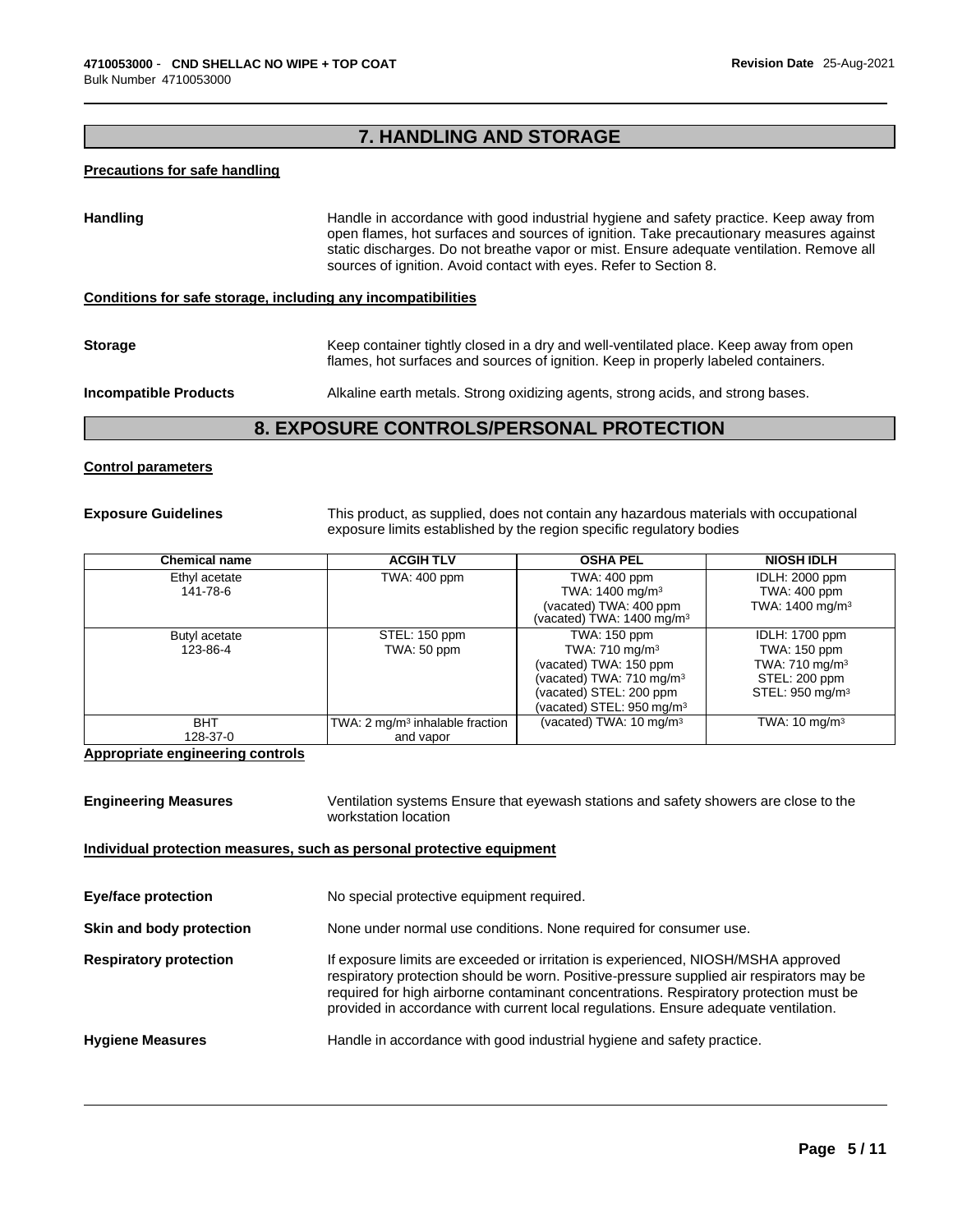### **9. PHYSICAL AND CHEMICAL PROPERTIES**

### **Physical and Chemical Properties**

| <b>Physical state</b>                                   | Liquid               |
|---------------------------------------------------------|----------------------|
| Appearance                                              | Clear                |
| Color                                                   | Bluish-greenish tint |
|                                                         |                      |
| <b>Property</b>                                         | Values               |
| рH                                                      | No data available    |
| Melting / freezing point                                | No data available    |
| Boiling point / boiling range                           | No data available    |
| <b>Flash Point</b>                                      | 59 C / 138 F         |
| <b>Evaporation Rate</b>                                 | No data available    |
| Flammability (solid, gas)                               | No data available    |
| <b>Flammability Limit in Air</b>                        |                      |
| <b>Upper flammability limit</b>                         | No data available    |
| Lower flammability limit                                | No data available    |
| Vapor pressure                                          | No data available    |
| Vapor density                                           | No data available    |
| <b>Specific Gravity</b>                                 | 1.10                 |
| <b>Water Solubility</b>                                 | Insoluble in water   |
| Partition coefficient: n-octanol/waterNo data available |                      |
| <b>Autoignition temperature</b>                         | No data available    |
| <b>Other Information</b>                                |                      |

**VOC Content (%)**<br> **Particle Size**<br> **Particle Size**<br> **No data available No data available Particle Size Distribution**

**Odor** Solvent Smell

**Remarks Method** None known None known

**Color Threshold** No information available

### None known

CC (closed cup) None known None known

None known **None known** 

**None known None known** 

### **10. STABILITY AND REACTIVITY**

### **Reactivity**

No data available.

### **Chemical stability**

Stable under recommended storage conditions.

### **Possibility of Hazardous Reactions**

None under normal processing.

### **Hazardous Polymerization**

Spontaneous polymerization may occur if exposed to elevated temperature, ambient, and ultra violet light.

### **Conditions to avoid**

Keep away from open flames, hot surfaces and sources of ignition.

**Incompatible materials** Alkaline earth metals. Strong oxidizing agents, strong acids, and strong bases.

### **Hazardous Decomposition Products**

Thermal decomposition can lead to release of irritating gases and vapors.

### **11. TOXICOLOGICAL INFORMATION**

### **Information on likely routes of exposure**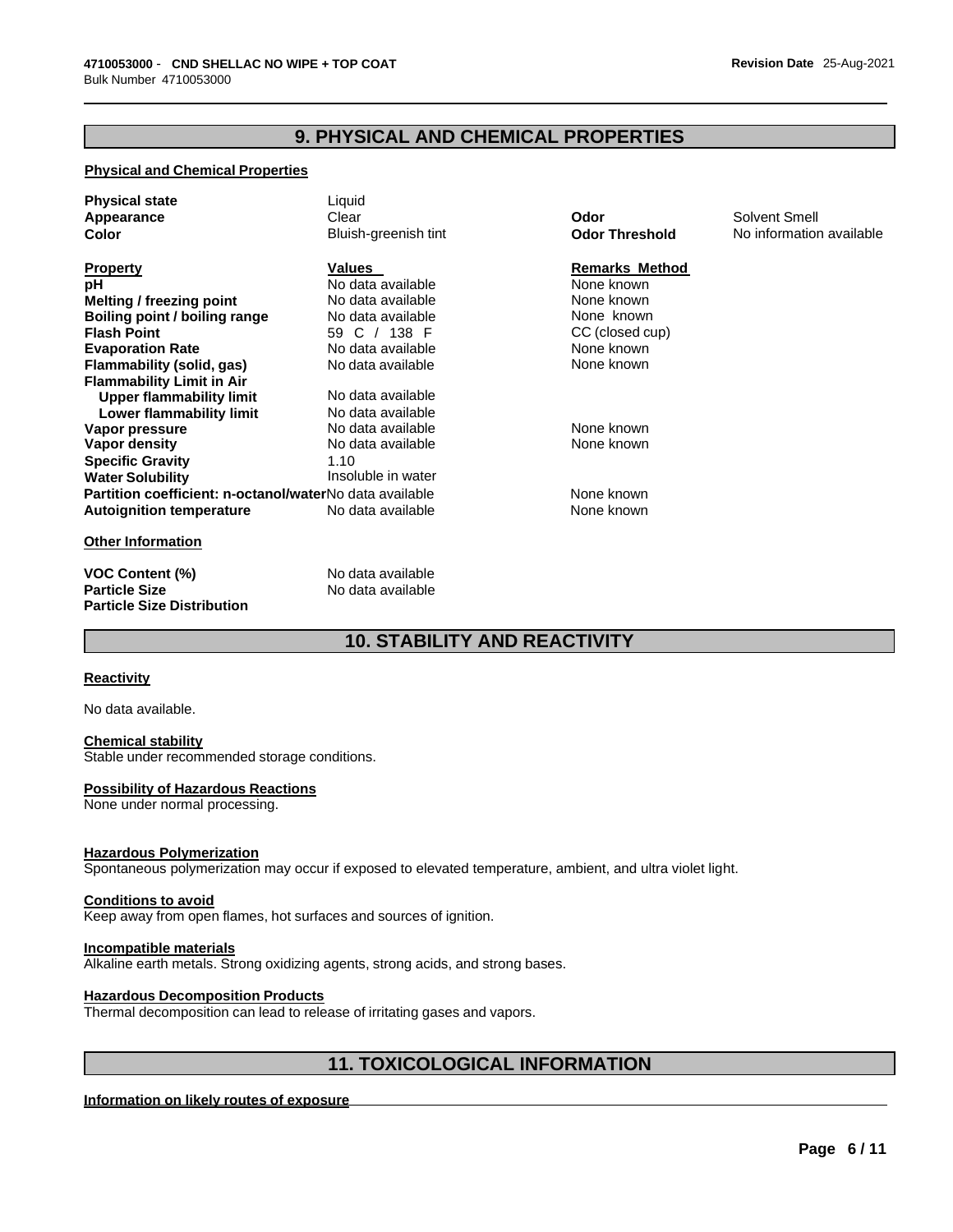| <b>Product Information</b> | Specific test data for the substance or mixture is not available. |
|----------------------------|-------------------------------------------------------------------|
| <b>Inhalation</b>          | Specific test data for the substance or mixture is not available. |
| Eye contact                | Specific test data for the substance or mixture is not available. |
| <b>Skin contact</b>        | Specific test data for the substance or mixture is not available. |
| <b>Ingestion</b>           | Specific test data for the substance or mixture is not available. |

### **Component Information**

| <b>Chemical name</b>                                         | LD50 Oral             | <b>LD50 Dermal</b>                                | <b>Inhalation LC50</b> |
|--------------------------------------------------------------|-----------------------|---------------------------------------------------|------------------------|
| Ethyl acetate<br>141-78-6                                    | $= 5620$ mg/kg (Rat)  | $> 20$ mL/kg (Rabbit) $> 18000$<br>mg/kg (Rabbit) | $= 4000$ ppm (Rat) 4 h |
| Butyl acetate<br>123-86-4                                    | $= 10768$ mg/kg (Rat) | $> 17600$ mg/kg (Rabbit)                          | $=$ 390 ppm (Rat) 4 h  |
| Bis-Trimethylbenzoyl<br>Phenylphosphine Oxide<br>162881-26-7 | $>$ 2000 mg/kg (Rat)  | $>$ 2000 mg/kg (Rat)                              |                        |
| <b>BHT</b><br>128-37-0                                       | $>$ 2930 mg/kg (Rat)  | $>$ 2000 mg/kg (Rat)                              |                        |

### **Information on toxicological effects**

**Symptoms** No information available.

### **Delayed and immediate effects as well as chronic effects from short and long-term exposure**

**Sensitization** No information available.

**Mutagenic Effects** No information available.

**Carcinogenicity** Contains no ingredient listed as a carcinogen.

| Chen<br>name | <b>CGIH</b> | <b>IARC</b><br>$\sim$ | <b>NTP</b> | -----<br>יווט |
|--------------|-------------|-----------------------|------------|---------------|
| <b>BHT</b>   |             | Group                 |            |               |
| 128-37-0     |             |                       |            |               |

| <b>Reproductive toxicity</b>    | No information available.                                     |
|---------------------------------|---------------------------------------------------------------|
| <b>STOT - single exposure</b>   | No information available.                                     |
| <b>STOT - repeated exposure</b> | No information available.                                     |
| <b>Target organ effects</b>     | Respiratory system. Eyes. Skin. Central nervous system (CNS). |
| <b>Aspiration Hazard</b>        | No information available.                                     |

**Numerical measures of toxicity Product Information**

**The following values are calculated based on chapter 3.1 of the GHS document**

**ATEmix (oral)** 11,894.70 mg/kg **ATEmix (dermal)** 28,664.30 mg/kg **ATEmix (inhalation-vapor)**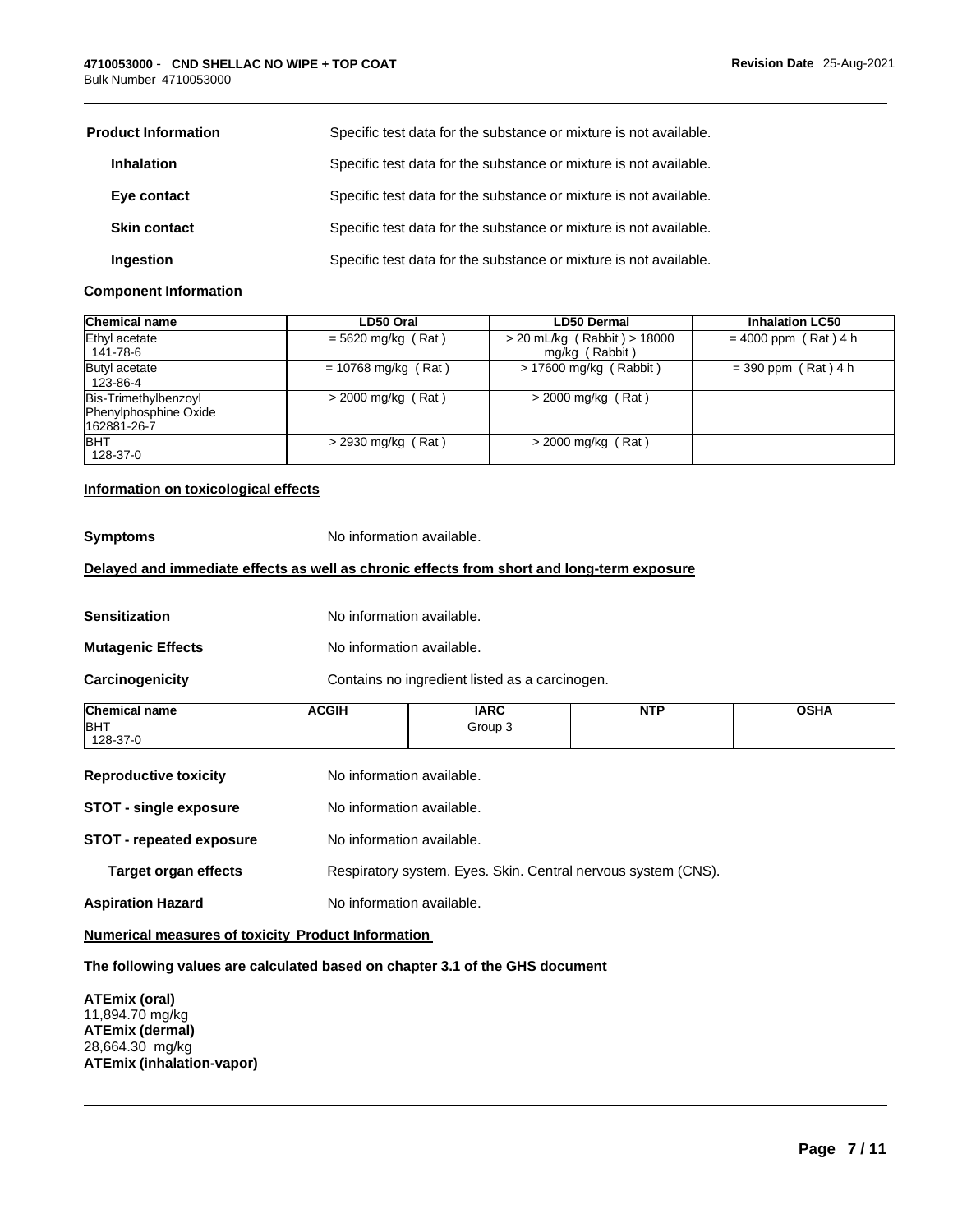### 5.29 ATEmix

## **12. ECOLOGICAL INFORMATION**

### **Ecotoxicity**

Harmful to aquatic life with long lasting effects.

| <b>Chemical name</b>  | <b>Toxicity to Algae</b>     | <b>Toxicity to Fish</b>                       | <b>Toxicity to</b>    | Daphnia Magna (Water    |
|-----------------------|------------------------------|-----------------------------------------------|-----------------------|-------------------------|
|                       |                              |                                               | <b>Microorganisms</b> | Flea)                   |
| Ethyl acetate         | 48h EC50: = 3300 mg/L        | 96h LC50: 220 - 250 mg/L                      |                       | 48h EC50: = $560$ mg/L  |
| 141-78-6              | (Desmodesmus                 | (Pimephales promelas) 96h                     |                       |                         |
|                       | subspicatus)                 | $LC50: = 484$ mg/L                            |                       |                         |
|                       |                              | (Oncorhynchus mykiss) 96h                     |                       |                         |
|                       |                              | LC50: 352 - 500 mg/L<br>(Oncorhynchus mykiss) |                       |                         |
|                       |                              |                                               |                       |                         |
| Butyl acetate         | 72h EC50: = 674.7 mg/L       | 96h LC50: $= 62$ mg/L                         |                       | 24h EC50: $= 72.8$ mg/L |
| 123-86-4              | (Desmodesmus                 | (Leuciscus idus) 96h LC50:                    |                       |                         |
|                       | subspicatus)                 | $= 100$ mg/L (Lepomis                         |                       |                         |
|                       |                              | macrochirus) 96h LC50: 17                     |                       |                         |
|                       |                              | - 19 mg/L (Pimephales                         |                       |                         |
|                       |                              | promelas)                                     |                       |                         |
| Bis-Trimethylbenzoyl  |                              | 96h LC50: > 90 µg/L (Danio                    |                       |                         |
| Phenylphosphine Oxide |                              | rerio)                                        |                       |                         |
| 162881-26-7           |                              |                                               |                       |                         |
| <b>BHT</b>            | 72h EC50: > 0.42 mg/L        | 48h LC50: = 5 mg/L (Oryzias                   |                       |                         |
| 128-37-0              | (Desmodesmus                 | latipes)                                      |                       |                         |
|                       | subspicatus) 72h $EC50: = 6$ |                                               |                       |                         |
|                       | mg/L (Pseudokirchneriella    |                                               |                       |                         |
|                       | subcapitata)                 |                                               |                       |                         |

### **Persistence and Degradability**

No information available.

### **Bioaccumulation**

No information available

| <b>Chemical name</b>      | Log Pow |
|---------------------------|---------|
| Ethyl acetate<br>141-78-6 | 0.6     |
| Butyl acetate<br>123-86-4 | 1.81    |
| <b>BHT</b><br>128-37-0    | 4.17    |

### **Other adverse effects**

No information available.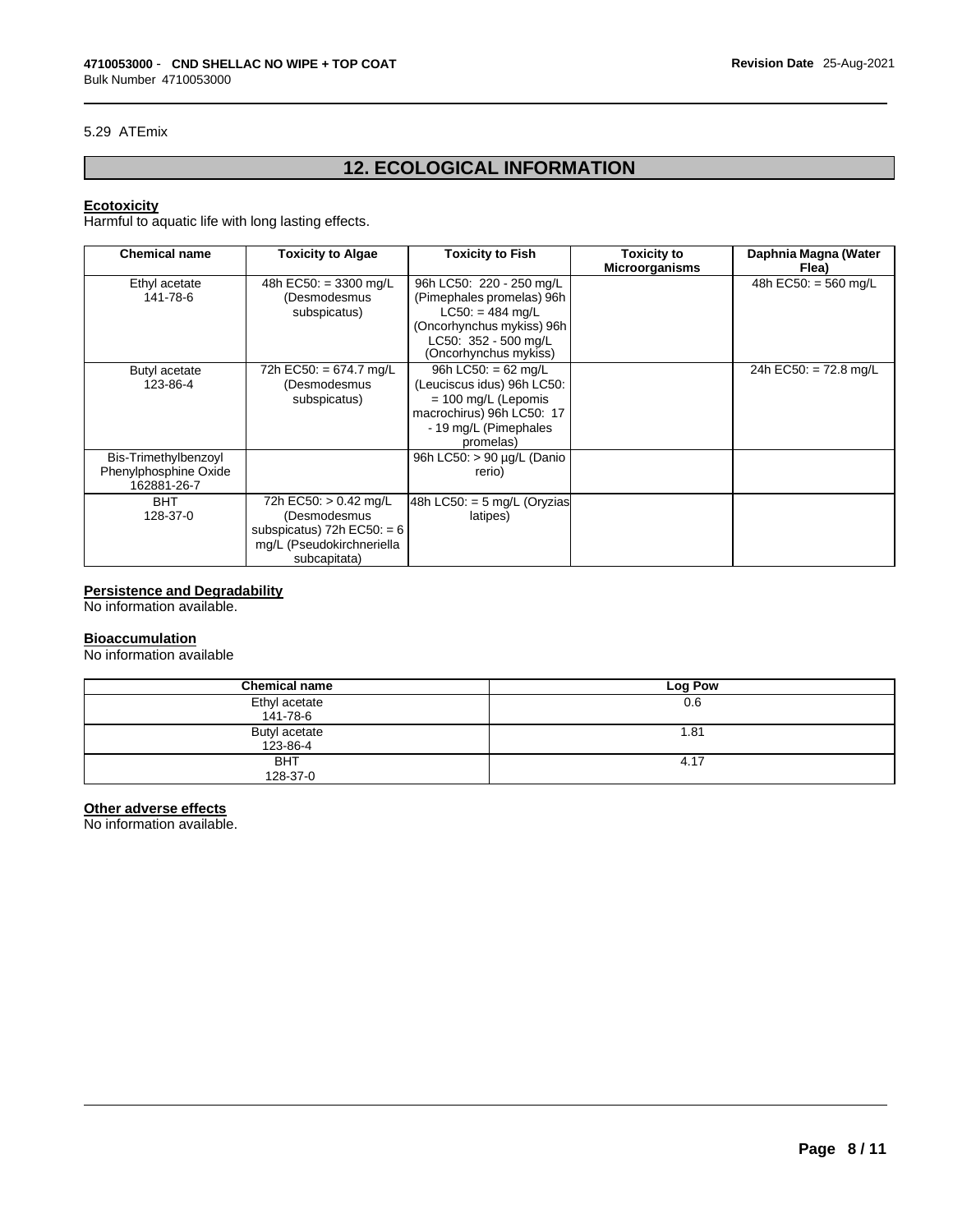### **13. DISPOSAL CONSIDERATIONS**

### **Waste treatment methods**

| Disposal methods              | Dispose of contents/containers in accordance with local regulations. |
|-------------------------------|----------------------------------------------------------------------|
| <b>Contaminated Packaging</b> | Do not reuse empty containers.                                       |
| <b>US EPA Waste Number</b>    | D001 U112                                                            |

This product contains one or more substances that are listed with the State of California as a hazardous waste.

| <b>Chemical name</b>      | California Hazardous Waste |
|---------------------------|----------------------------|
| Ethyl acetate<br>141-78-6 | Toxic<br>Ignitable         |
| Butyl acetate<br>123-86-4 | Toxic                      |

### **14. TRANSPORT INFORMATION**

| <b>DOT</b><br><b>Description</b>       | UN1263, Paint, Class 3, PG III, Limited Quantity |
|----------------------------------------|--------------------------------------------------|
| <b>IATA</b><br><b>Description</b>      | Consumer Commodity, ID8000                       |
| <b>IMDG</b><br><b>Description</b><br>- | UN1263, Paint, Class 3, PG III, Limited Quantity |
| <b>Bulk Description</b>                | UN1263, Paint, Class 3, PG III                   |
|                                        | <b>15. REGULATORY INFORMATION</b>                |
| <b>International Inventories</b>       |                                                  |

TSCA Complies All components are listed either on the DSL or NDSL.

**TSCA** - United States Toxic Substances Control Act Section 8(b) Inventory **DSL/NDSL** - Canadian Domestic Substances List/Non-Domestic Substances List

### **US Federal Regulations**

### **SARA 313**

Section 313 of Title III of the Superfund Amendments and Reauthorization Act of 1986 (SARA). This product does not contain any chemicals which are subject to the reporting requirements of the Act and Title 40 of the Code of Federal Regulations, Part 372

### **SARA 311/312 Hazard Categories**

**Acute health hazard** Yes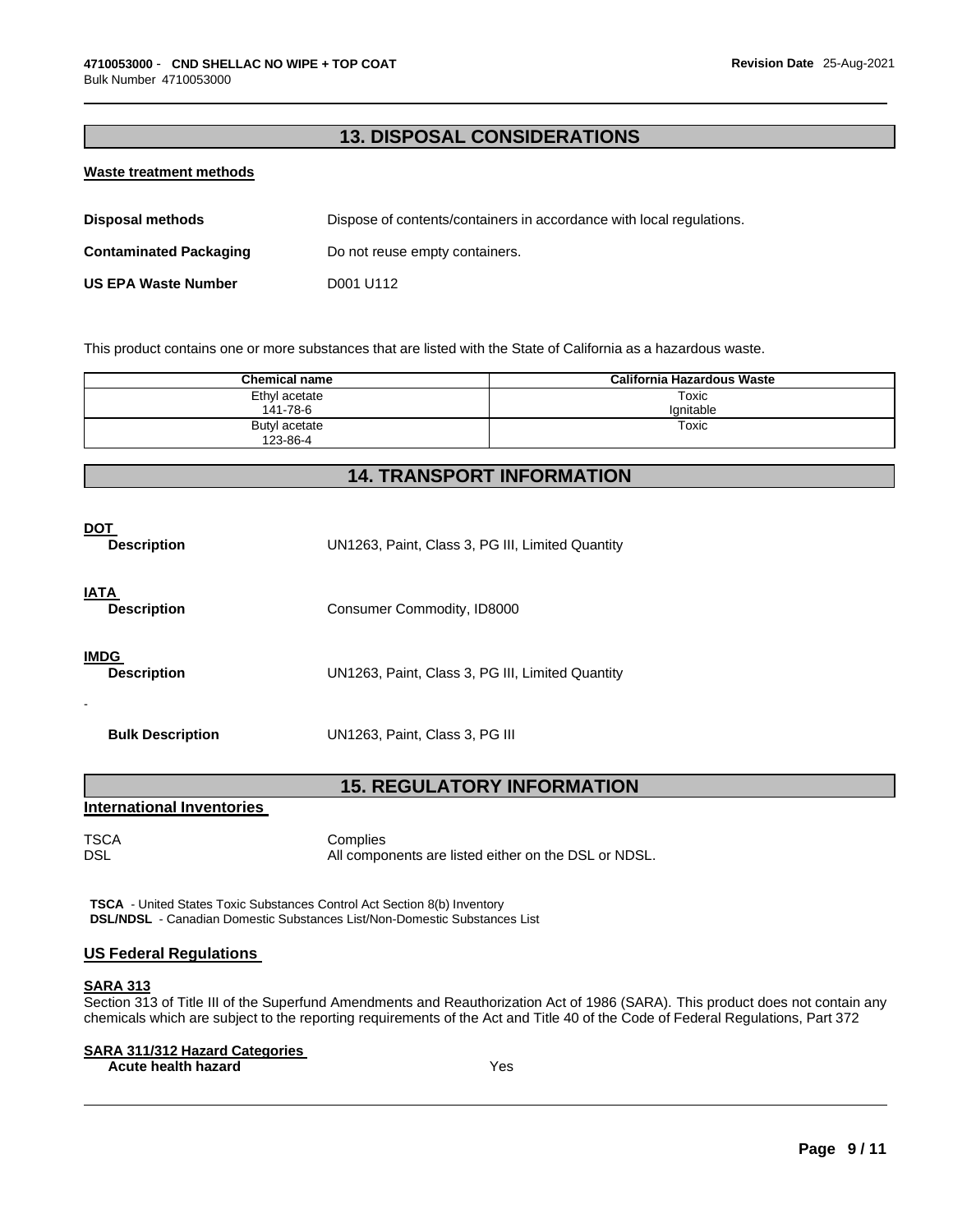| <b>Chronic Health Hazard</b>      | Yes |
|-----------------------------------|-----|
| Fire hazard                       | Yes |
| Sudden release of pressure hazard | N٥  |
| <b>Reactive Hazard</b>            | N٥  |

### **CWA (Clean Water Act)**

This product contains the following substances which are regulated pollutants pursuant to the Clean Water Act (40 CFR 122.21 and 40 CFR 122.42)

| <b>Chemical name</b>      | <b>CWA - Reportable</b><br>Quantities | <b>CWA - Toxic Pollutants</b> | <b>CWA - Priority Pollutants</b> | <b>CWA - Hazardous</b><br><b>Substances</b> |
|---------------------------|---------------------------------------|-------------------------------|----------------------------------|---------------------------------------------|
| Butyl acetate<br>123-86-4 | 5000 lb                               |                               |                                  |                                             |

### **CERCLA**

This material, as supplied, contains one or more substances regulated as a hazardous substance under the Comprehensive Environmental Response Compensation and Liability Act (CERCLA) (40 CFR 302)

| <b>Chemical name</b> | <b>Hazardous Substances RQs</b> | <b>Extremely Hazardous Substances</b><br><b>RQs</b> | <b>RQ</b>           |
|----------------------|---------------------------------|-----------------------------------------------------|---------------------|
| Ethyl acetate        | 5000 lb                         |                                                     | RQ 5000 lb final RQ |
| 141-78-6             |                                 |                                                     | RQ 2270 kg final RQ |
| Butyl acetate        | 5000 lb                         |                                                     | RQ 5000 lb final RQ |
| 123-86-4             |                                 |                                                     | RQ 2270 kg final RQ |

### **US State Regulations**

#### **California Proposition 65**

This product contains the following Proposition 65 chemicals.

| <b>Chemical name</b>                               | <br><b>Proposition 65</b><br>California |  |  |  |
|----------------------------------------------------|-----------------------------------------|--|--|--|
| Silica<br>7631<br>$1-86-9$                         | Carcinogen                              |  |  |  |
| <b>U.O.</b> Oteta Blakt to <i>Vacuu</i> Boundarium |                                         |  |  |  |

#### **U.S. State Right-to-Know Regulations**

| Chemical name             | New Jersey | <b>Massachusetts</b> | Pennsvlvania | <b>Rhode Island</b> | <b>Illinois</b> |
|---------------------------|------------|----------------------|--------------|---------------------|-----------------|
| Butyl acetate<br>123-86-4 |            |                      |              |                     |                 |
| Ethyl acetate<br>141-78-6 |            |                      |              |                     |                 |

### **International Regulations**

| Component                | <b>Carcinogen Status</b> | <b>Exposure Limits</b>            |
|--------------------------|--------------------------|-----------------------------------|
| Ethyl acetate            |                          | Mexico: TWA 400 ppm               |
| $141 - 78 - 6$ ( $< 5$ ) |                          |                                   |
| Butyl acetate            |                          | Mexico: TWA 150 ppm               |
| $123 - 86 - 4$ ( $< 5$ ) |                          | Mexico: TWA 710 mg/m <sup>3</sup> |
|                          |                          | Mexico: STEL 200 ppm              |
| <b>BHT</b>               |                          | Mexico: TWA 2 mg/m $3$            |
| $128-37-0$ (<1)          |                          |                                   |

**Canada WHMIS Hazard Class** Not determined